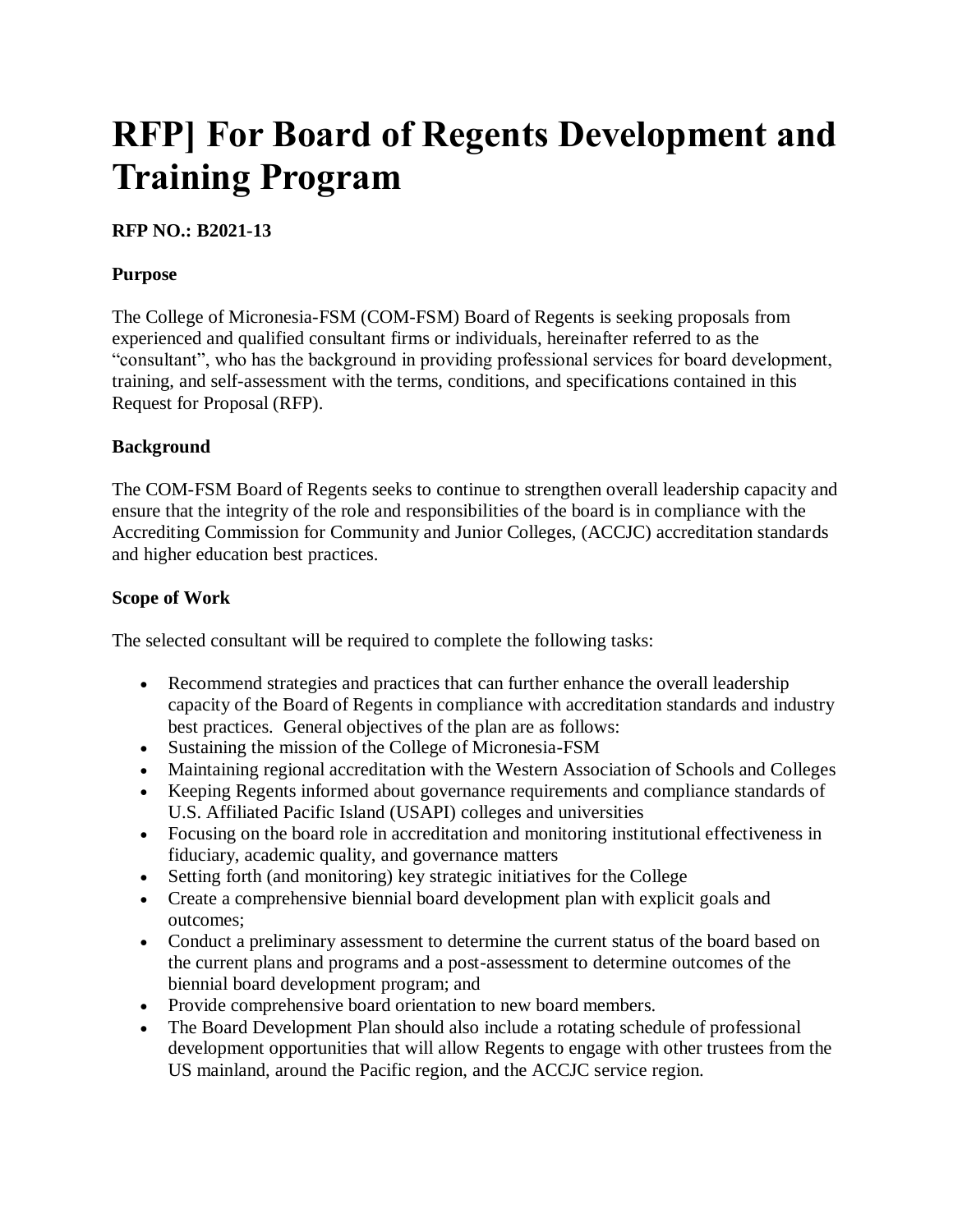## **Eligibility and Qualifications of the Consultant**

To be eligible to respond to this RFP, the consultant must demonstrate that they have successfully completed services, similar to those specified in the Scope of Work section of this RFP, to institutions similar in size and complexity to the College of Micronesia-FSM. The consultant(s) must show extensive demonstrated knowledge of Association of Governing Boards of College and Universities (AGB) or Association of Community College Trustees (ACCT) best practices in higher education governance and trusteeship. Consultant must have a minimum experience of 5 years as a consultant for higher education institutions and preferably has previous experience working in the Pacific Region and preferably in the Federated States of Micronesia.

## **Proposal Format**

The proposal should include:

- 1. A statement of the consultant's understanding of the services required by the RFP. The consultant must explain how it would provide these services to the college.
- 2. The names of the persons who are authorized to make representations on behalf of the consultant (if any). Include their title, address, phone number and email address.
- 3. Identification and brief resume' of the full and part time staff who will be assigned direct work on this project (if any).
- 4. A description of any comparable services performed by the consultant during the most recent five year period similar in scope to the college's. In particular, the consultant should highlight any experience with AGB or ACCT best practices, ACCJC or other accreditation bodies, and institutions similar to the College of Micronesia-FSM, to include accredited community colleges, as well as four year colleges and universities. If the consultant has provided services comparable to those requested in this RFP, provide a list of the names of the contact person at each institution, title, and contact information. The college will select randomly from this list and will do a reference check on the consultant.
- 5. The consultant is welcome to outline additional services or alternative approaches that they feel are in the college's best interest.
- 6. The consultant should guarantee delivery of services in accordance with the terms of this RFP and as described in the consultant's proposal. The mode(s) of delivery of services should be described since there are many travel restrictions and FSM borders remain closed due to COVID-19 pandemic.
- 7. Consultants are required to submit a firm fixed price proposal for the services requested in the Scope of Work. The consultant's price will remain valid throughout the stipulated performance period or until delivery is completed.

#### **Confidentiality of Data**

 All data received by the consultant from COM-FSM shall be treated with utmost confidentiality. The consultant shall retain data received from COM-FSM only for the period of time required to utilize it for analysis and reporting. The consultant agrees that